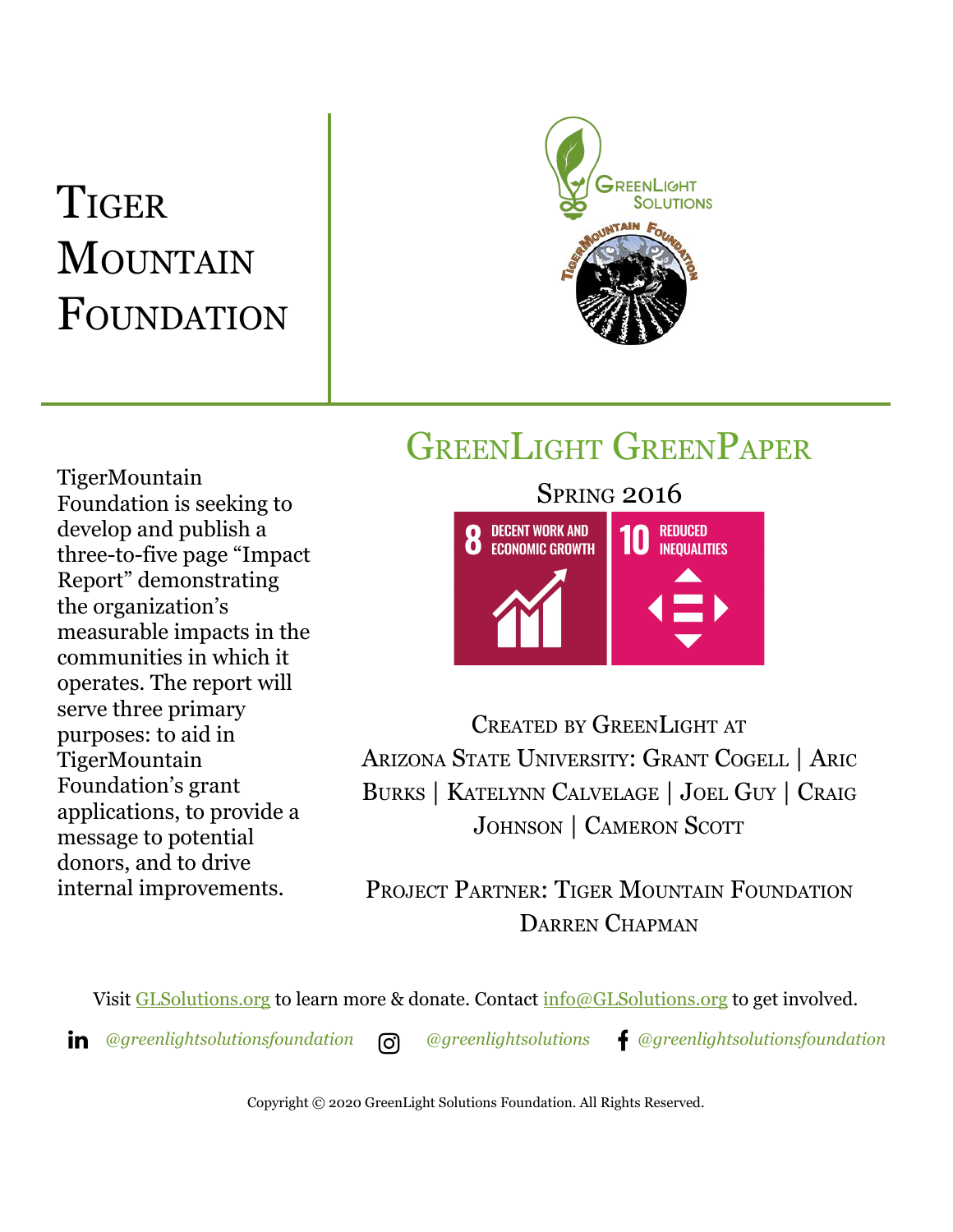As a socially-embedded nonprofit that works to grow people through growing produce, TigerMountain Foundation was seeking guidance in developing methods to measure their positive impact in the community. The purpose of the Spring 2016 project was to define TigerMountain Foundation's high-level goals and work backwards to derive a comprehensive list of potential measurable performance indicators to report on.

In accordance with the nature of TigerMountain Foundation's work and the strategic goals of the organization, we are recommending that the following nine metrics be the focus of the first data collection period and the ensuing Impact Report. These measures were derived through a combination of benchmarking and qualitative analysis with preference given to those included in the Global Reporting Initiative's (GRI) G4 Corporate Social Responsibility Reporting Guidelines (denoted with an asterisk \*).

- Direct economic value generated and distributed\*
- Financial assistance received from the government<sup>\*</sup>
- Number of donations solicited
- Number of grant applications submitted
- Energy consumption outside of the organization $*$
- Composition of governance bodies\*
- Number of participants with personal strategy roadmaps
- Number of mentors
- Volunteer man-hours contributed

## **BENEFITS TO PROJECT PARTNER**

We believe that TigerMountain Foundation has gained not only a comprehensive set of metrics to record and develop their organization, but also a valuable partner for the near future. The metrics should significantly assist their grant-writing and community development efforts, allowing not only present growth but also presenting a baseline for growth towards complete GRI compliance in the future. We think this is vitally important for the TigerMountain Foundation brand; if they can prove that they are the same levels of compliance in their community as multinational groups, with only a fraction of the effort or resources, they will have indicated that their model is one to be respected and emulated throughout the country. This will in turn assist them with attempts for further fundraising and grant applications, building the brand even more. In terms of Greenlight Solutions, TigerMountain Foundation has gained an important ally; as a cohort of sustainability-minded students, we think that we can help effectively guide their efforts towards implementation and supplement their current knowledge.